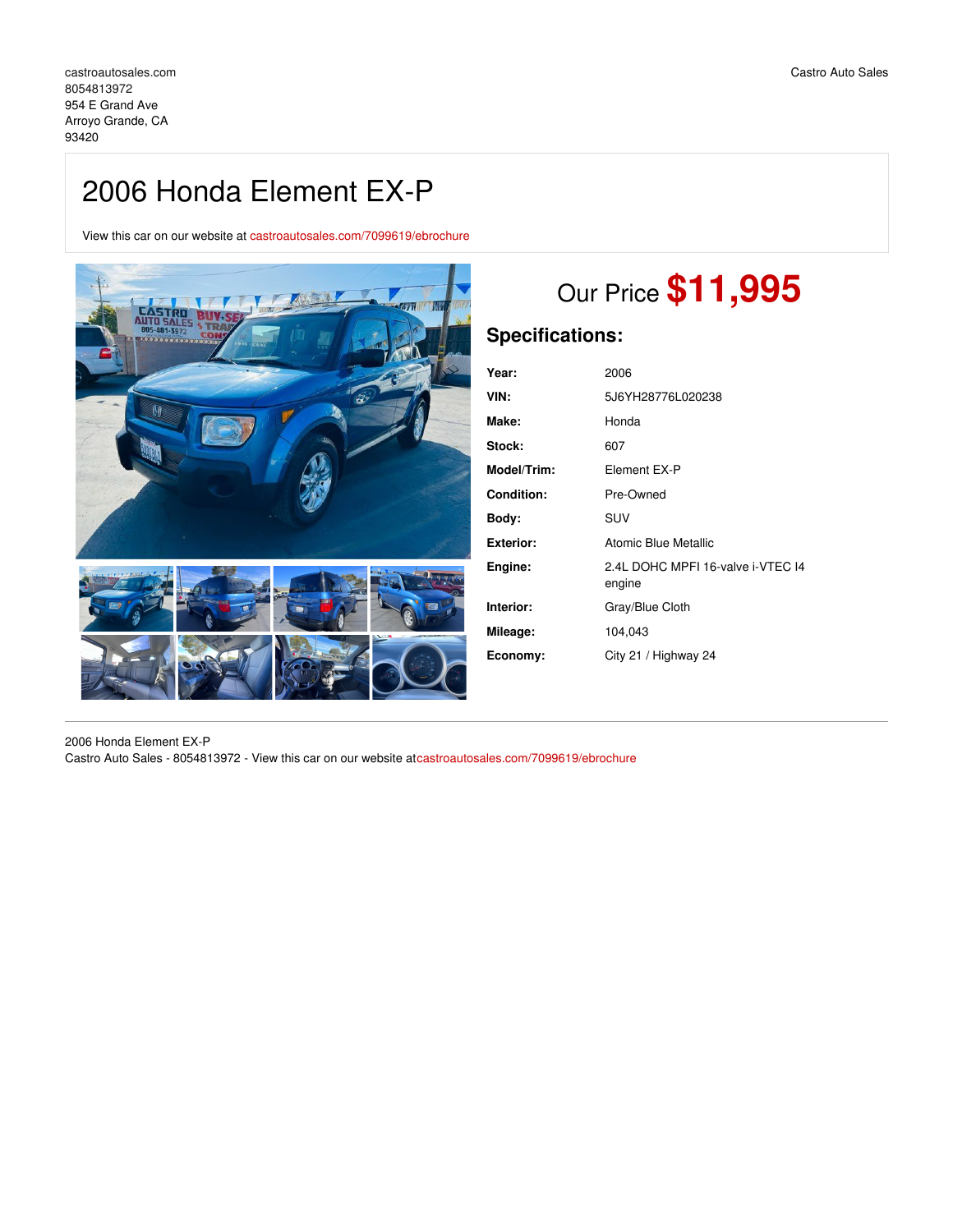

2006 Honda Element EX-P Castro Auto Sales - 8054813972 - View this car on our website at[castroautosales.com/7099619/ebrochure](https://castroautosales.com/vehicle/7099619/2006-honda-element-ex-p-arroyo-grande-ca-93420/7099619/ebrochure)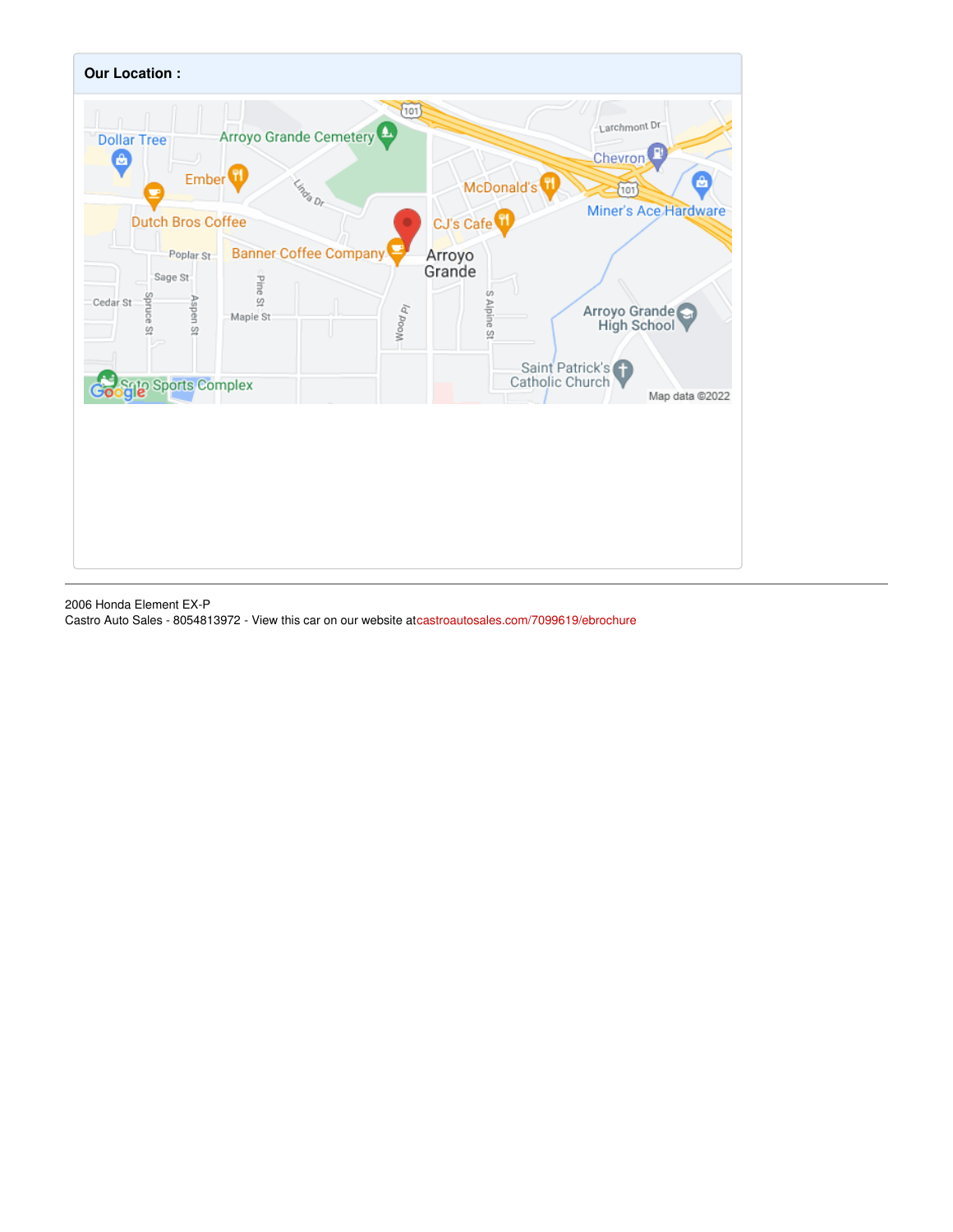## **Installed Options**

### **Interior**

- (3) front/(2) rear cup holders
- AM/FM stereo w/CD player-inc: (7) speakers, subwoofer, 270-watt amp, aux media input jack
- Adjustable headrests & flat-folding seats at all seating positions
- Adjustable steering column- Air conditioning w/air-filtration system
- Cargo area-inc: light, storage bins, (4) tie-downs, (2) hooks
- Color-keyed instrument panel gauges-inc: tachometer, digital odometer, (2) digital trip meters, coolant temp
- Cruise control- Door pocket storage bins- Driver armrest- Dual visor vanity mirrors
- FXC waterproof seating surfaces- Front passenger side seatback pocket
- Front/rear 12V pwr outlets- Front/rear driver-side seatback bungee loops
- Indicator lights-inc: door/tailgate open, low-fuel, low-oil pressure, maintenance interval
- Instrument panel-mounted shifter- Lockable glove box
- Metallic-look urethane coated utility floor- Overhead storage compartment w/map lights
- Pwr door/tailgate locks- Pwr windows w/auto-up/down driver window
- Rear seat heater ducts- Rear window defroster
- Reclining front bucket seats w/driver seat manual height adjustment
- Remote keyless entry- Removable 50/50 split rear seats w/flip-up feature
- Roof-mounted antenna- Sliding sunvisor extensions

#### **Exterior**

- 2-speed/intermittent windshield wipers- Body-colored composite body panels
- Clamshell tailgate- Green heat-rejecting glass- Intermittent rear window wiper w/washer
- Multi-reflector halogen headlights- Pwr mirrors- Rear privacy glass
- Removable rear sunroof w/tilt

#### **Safety**

- (3) front/(2) rear cup holders
- AM/FM stereo w/CD player-inc: (7) speakers, subwoofer, 270-watt amp, aux media input jack
- Adjustable headrests & flat-folding seats at all seating positions
- Adjustable steering column- Air conditioning w/air-filtration system
- Cargo area-inc: light, storage bins, (4) tie-downs, (2) hooks
- Color-keyed instrument panel gauges-inc: tachometer, digital odometer, (2) digital trip meters, coolant temp
- Cruise control- Door pocket storage bins- Driver armrest- Dual visor vanity mirrors
- FXC waterproof seating surfaces- Front passenger side seatback pocket
- Front/rear 12V pwr outlets- Front/rear driver-side seatback bungee loops
- Indicator lights-inc: door/tailgate open, low-fuel, low-oil pressure, maintenance interval
- Instrument panel-mounted shifter- Lockable glove box
- Metallic-look urethane coated utility floor- Overhead storage compartment w/map lights
- Pwr door/tailgate locks- Pwr windows w/auto-up/down driver window
- Rear seat heater ducts- Rear window defroster
- Reclining front bucket seats w/driver seat manual height adjustment
- Remote keyless entry- Removable 50/50 split rear seats w/flip-up feature
- Roof-mounted antenna- Sliding sunvisor extensions

### **Mechanical**

- 15.9 gallon fuel tank- 16" alloy wheels- 2.4L DOHC MPFI 16-valve i-VTEC I4 engine
- 4-speed automatic transmission w/OD
- 4-wheel anti-lock braking system (ABS) w/electronic brake distribution (EBD)
- Compact double wishbone rear suspension w/stabilizer bar
- Control-link MacPherson strut front suspension w/stabilizer bar
- Electronic ignition w/immobilizer- P215/70R16 all-season tires
- Pwr ventilated front/solid rear disc brakes- Real-time 4-wheel drive
- Variable-assist pwr rack-and-pinion steering